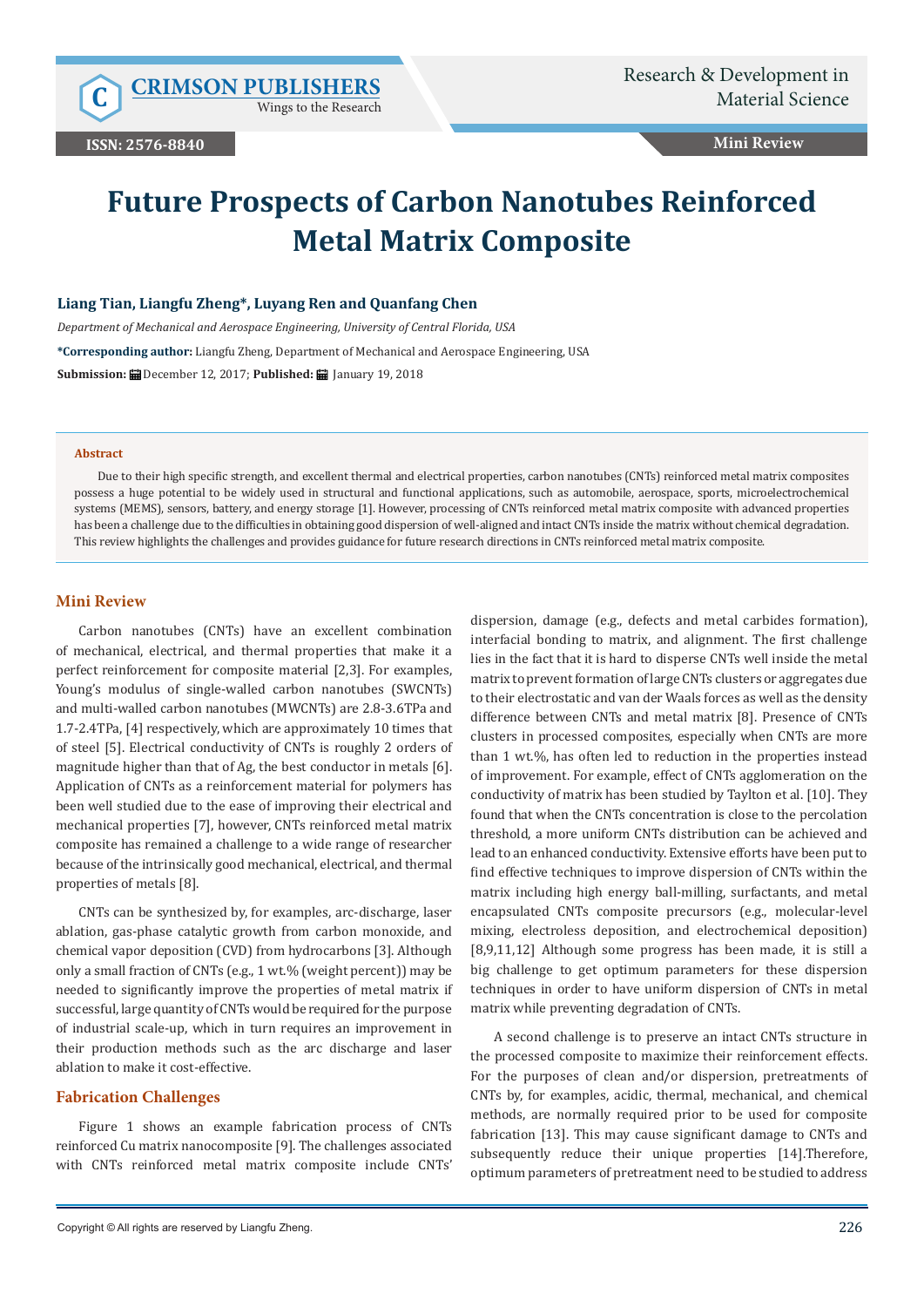the tradeoff between advanced CNTs dispersion and CNTs damage. In addition, heat treatment processes, e.g. sintering, are normally required for fabrication of metal matrix composite, which may cause degradation of CNTs by, for example, formation of metal carbides such as aluminum carbide [15].



- b) Functionalized MWCNTs,
- c) Cu encapsulated MWCNT
- d) Cu encapsulated MWCNT mixed with pure Cu nanoparticles, and
- e) Fabricated MWCNT reinforced Cu nanocomposite [9].

A third challenge is to obtain an excellent interfacial bonding between CNTs and metal matrix. A CNTs-metal matrix bonding at or near the atomic length scale is normally required for good mechanical, electrical, and thermal performances of the processed composite, [16,17] otherwise debonding and subsequently increased phonon-electron scattering at the composite interface may occur during service to deteriorate the overall properties. The interfacial bonding between CNTs and metal matrix might be improved by pre-coating CNTs with, e.g., metals [18].

Another challenge is to achieve good alignment of CNTs in the metal matrix composite [8]. Well-aligned CNTs would bring a tremendous chance to improve the composite properties since the properties of CNTs along their axis are much better than those of their radial direction. For example, measurements have shown that an individual SWNT has a room-temperature thermal conductivity along its axis of about 3500Wm-1K-1, [19] but only about 1.52Wm-1K-1 in the radial direction [20]. Although some deformation processes techniques such as extrusion, rolling, and equal-channel angular processing, [1] may be able to align CNTs to some extent in the composite, more attention needs to be paid to explore successful processing techniques to achieve better CNTs alignment.

# **Future Prospects**

Therefore, a successful development of a production process that promotes a uniform dispersion as well as alignment of CNTs in the matrix, without damaging them, is essential for obtaining metal matrix-CNTs nanocomposites with excellent mechanical and physical properties, and of course a significant advancement in the future manufacturing of CNTs reinforced metal matrix composite when compared to the current methods of powder metallurgy, melting and solidification, thermal spray, and electrochemistry [1].

# **Acknowledgement**

This work was supported by the Department of Energy (DOE, Project Grant No. DE-EE0007864) and the University of Central Florida Preeminent Postdoctoral Program (P3) (Project No. 16269134 and 16269135).

### **References**

- 1. [Bakshi SR, Lahiri D, Agarwal A \(2010\) Carbon nanotube reinforced](http://www.tandfonline.com/doi/abs/10.1179/095066009X12572530170543) [metal matrix composites-a review. International Materials Reviews](http://www.tandfonline.com/doi/abs/10.1179/095066009X12572530170543) [55\(1\): 41-64.](http://www.tandfonline.com/doi/abs/10.1179/095066009X12572530170543)
- 2. [Baughman RH, Zakhidov AA, de Heer WA \(2002\) Carbon nanotubes--the](https://www.ncbi.nlm.nih.gov/pubmed/12161643) [route toward applications. Science 297\(5582\): 787-792.](https://www.ncbi.nlm.nih.gov/pubmed/12161643)
- 3. [Thostenson E, Ren Z, Chou TW \(2001\) Advances in the science and](https://www.sciencedirect.com/science/article/pii/S026635380100094X) [technology of carbon nanotubes and their composites: a review.](https://www.sciencedirect.com/science/article/pii/S026635380100094X) [Composites Science and Technology 61\(13\): 1899-1912.](https://www.sciencedirect.com/science/article/pii/S026635380100094X)
- 4. Lourie O, Wagner HD (2011) Evaluation of young's modulus of carbon nanotubes by micro-raman spectroscopy. Journal of Materials Research 13(9): 2418-2422.
- 5. [Chen Z, Gandhi U, Lee J, Wagoner RH \(2016\) Variation and consistency](https://www.sciencedirect.com/science/article/pii/S0924013615301011) [of Young's modulus in steel. Journal of Materials Processing Technology](https://www.sciencedirect.com/science/article/pii/S0924013615301011) [227\(Supp C\): 227-243.](https://www.sciencedirect.com/science/article/pii/S0924013615301011)
- 6. [Ebbesen TW, Lezec HJ, Hiura H, Bennett JW, Ghaemi HF \(1996\) Electrical](https://www.nature.com/articles/382054a0) [conductivity of individual carbon nanotubes. Nature 382: 54-56.](https://www.nature.com/articles/382054a0)
- 7. [Spitalsky Z, Tasis D, Papagelis K, Galiotis C \(2010\) Carbon nanotubes](https://www.sciencedirect.com/science/article/pii/S0079670009000859)[polymer composites: Chemistry, processing, mechanical and electrical](https://www.sciencedirect.com/science/article/pii/S0079670009000859) [properties. Progress in Polymer Science 35\(3\): 357-401.](https://www.sciencedirect.com/science/article/pii/S0079670009000859)
- 8. [Neubauer E, Kitzmantel M, Hulman M, Angerer P \(2010\) Potential](https://hal.archives-ouvertes.fr/hal-00696570/document) [and challenges of metal-matrix-composites reinforced with carbon](https://hal.archives-ouvertes.fr/hal-00696570/document) [nanofibers and carbon nanotubes. Composites Science and Technology](https://hal.archives-ouvertes.fr/hal-00696570/document) [70\(16\): 2228-2236.](https://hal.archives-ouvertes.fr/hal-00696570/document)
- 9. [Wang H, Zhang ZH, Hu ZY, Wang FC, Li SL, et al. \(2016\) Synergistic](https://www.nature.com/articles/srep26258) [strengthening effect of nanocrystalline copper reinforced with carbon](https://www.nature.com/articles/srep26258) [nanotubes. Scientific Reports 6.](https://www.nature.com/articles/srep26258)
- 10. [Tarlton T, Sullivan E, Brown J, Derosa PA \(2017\) The role of agglomeration](http://aip.scitation.org/doi/abs/10.1063/1.4977100?journalCode=jap) [in the conductivity of carbon nanotube composites near percolation.](http://aip.scitation.org/doi/abs/10.1063/1.4977100?journalCode=jap) [Journal of Applied Physics 121\(8\).](http://aip.scitation.org/doi/abs/10.1063/1.4977100?journalCode=jap)
- 11. [Cha SI, Kim KT, Arshad SN, Mo CB, Hong SH \(2005\) Extraordinary](http://onlinelibrary.wiley.com/doi/10.1002/adma.200401933/abstract) [strengthening effect of carbon nanotubes in metal-matrix](http://onlinelibrary.wiley.com/doi/10.1002/adma.200401933/abstract) [nanocomposites processed by molecular-level mixing. Advanced](http://onlinelibrary.wiley.com/doi/10.1002/adma.200401933/abstract) [Materials 17\(11\): 1377-1381.](http://onlinelibrary.wiley.com/doi/10.1002/adma.200401933/abstract)
- 12. [Zheng L, Sun J, Chen Q \(2017\) Carbon nanotubes reinforced copper](http://ieeexplore.ieee.org/document/8061095/) [composite with uniform CNT distribution and high yield of fabrication.](http://ieeexplore.ieee.org/document/8061095/) [Micro & Nano Letters 12\(10\): 722-725.](http://ieeexplore.ieee.org/document/8061095/)
- 13. [Ma PC, Siddiqui NA, Marom G, Kim JK \(2010\) Dispersion and](https://www.sciencedirect.com/science/article/pii/S1359835X10002009) functionalization of carbon nanotubes for [nanocomposites: A review. Composites Part A: Applied Science and](https://www.sciencedirect.com/science/article/pii/S1359835X10002009) [Manufacturing 41\(10\), 1345-1367.](https://www.sciencedirect.com/science/article/pii/S1359835X10002009)
- 14. [Datsyuk V, Kalyva M, Papagelis K, Parthenios J, Tasis D, et al. \(2008\)](https://www.sciencedirect.com/science/article/pii/S0008622308000717) [Chemical oxidation of multiwalled carbon nanotubes. Carbon 46\(6\):](https://www.sciencedirect.com/science/article/pii/S0008622308000717) [833-840.](https://www.sciencedirect.com/science/article/pii/S0008622308000717)